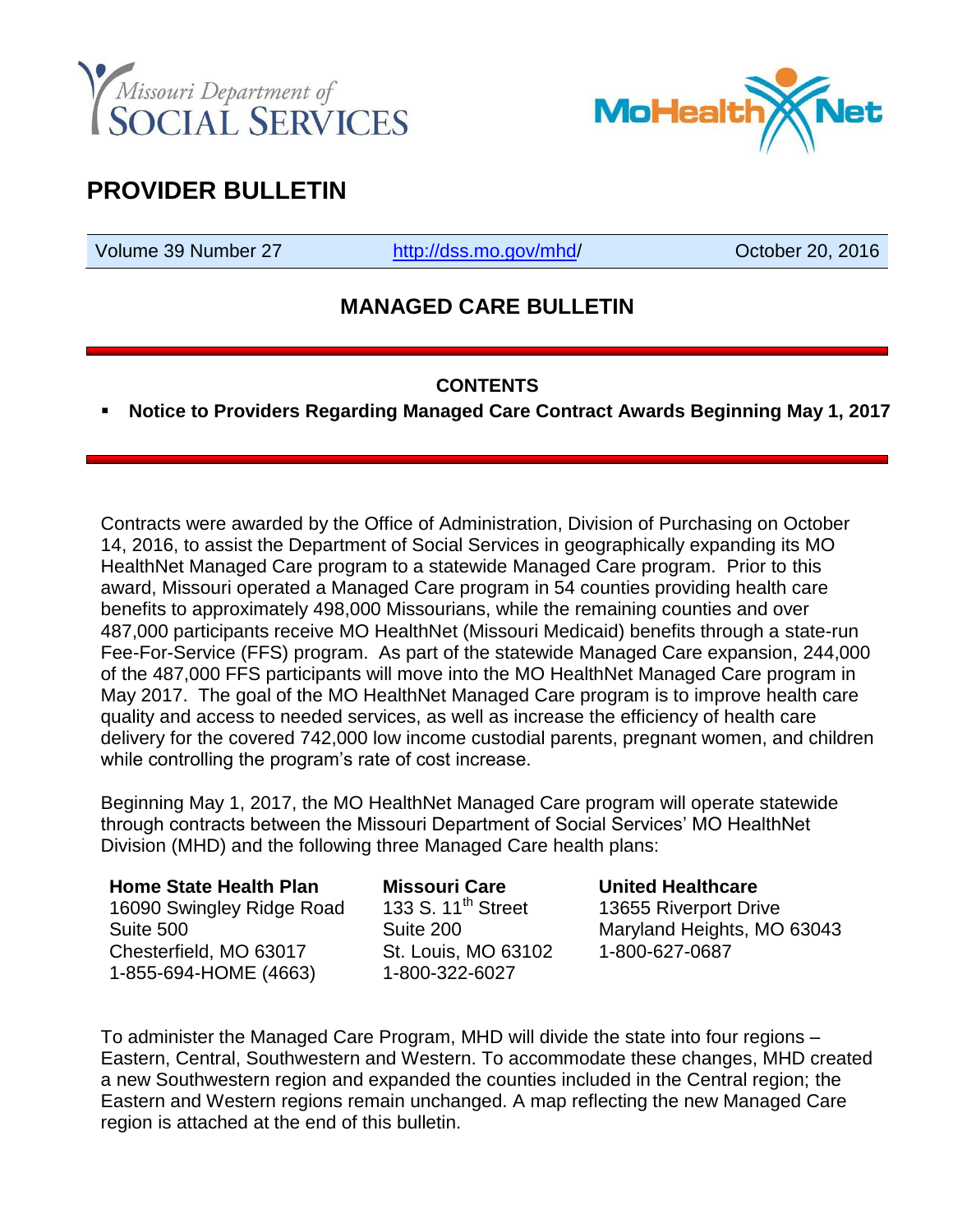Southwest Region Expansion: Barry, Barton, Christian, Dade, Dallas, Douglas, Greene, Hickory, Howell, Jasper, Lawrence, McDonald, Newton, Oregon, Ozark, Shannon, Stone, Taney, Texas, Webster and Wright counties.

Counties added to the current Central Region include: Adair, Andrew, Atchison, Bollinger, Buchanan, Butler, Caldwell, Cape Girardeau, Carroll, Carter, Clark, Clinton, Crawford, Daviess, DeKalb, Dent, Dunklin, Gentry, Grundy, Harrison, Holt, Iron, Knox, Lewis, Livingston, Mercer, Mississippi, New Madrid, Nodaway, Pemiscot, Putnam, Reynolds, Ripley, Schuyler, Scotland, Scott, Stoddard, Sullivan, Wayne and Worth counties

Missourians who are aged, blind or disabled, including those Missourians with developmental disabilities served through the Missouri Department of Mental Health, will not be included in the MO HealthNet Managed Care program. They will continue to receive services through the traditional MO HealthNet FFS program.

No current MO HealthNet FFS or Managed Care program enrollees or families will lose eligibility or coverage as a result of this contract award or the transition to statewide Managed Care. Health care benefits will remain the same.

Enrollees will be offered a choice of MO HealthNet Managed Care health plans during an open enrollment period from January 20 through April 3, 2017. An enrollment packet will be mailed to individuals eligible for coverage prior to the beginning of open enrollment. The packets will contain a description of benefits, information about the three MO HealthNet Managed Care health plans available, and information on how to choose a health plan and primary care provider.

A toll–free, MO HealthNet Managed Care Enrollment Helpline is currently available from 7:00 A.M. to 6:00 P.M., Monday through Friday (except holidays) by calling 1-800-348-6627. Trained Managed Care choice counselors provide support for current and potential enrollees regarding all aspects of the enrollment process.

Additional information regarding statewide Managed Care may be found on the MO HealthNet Division's website at [http://dss.mo.gov/mhd/mc/.](http://dss.mo.gov/mhd/mc/)

As result of the procurement process conducted for MO HealthNet Managed Care for the Central, Eastern, Western, and Southwestern regions, three contracts have been awarded to: Home State Health Plan; Missouri Care; and United Healthcare. Information regarding the evaluation and award can be found through the Division of Purchasing's Awarded Bid & Contract Document Search System found at [http://oa.mo.gov/purchasing/bidding-contracts/awarded-bid](http://oa.mo.gov/purchasing/bidding-contracts/awarded-bid-contract-document-search)[contract-document-search.](http://oa.mo.gov/purchasing/bidding-contracts/awarded-bid-contract-document-search) (The RFP # is: RFPS30034901600685.)

Providers contracted with current MO HealthNet Managed Care health plans may contact those health plans if they have questions regarding how the new contract awards might affect them. Current providers enrolled with MO HealthNet's FFS program in the counties impacted by the Managed Care geographic expansion are encouraged to contract with the three newly awarded MO HealthNet Managed Care health plans and to maintain their enrollment with MO HealthNet. Providers not currently enrolled with MO HealthNet's FFS program are encouraged to enroll with MO HealthNet and the new MO HealthNet Managed Care health plans. To contract with the MO HealthNet Managed Care health plans, contact them directly.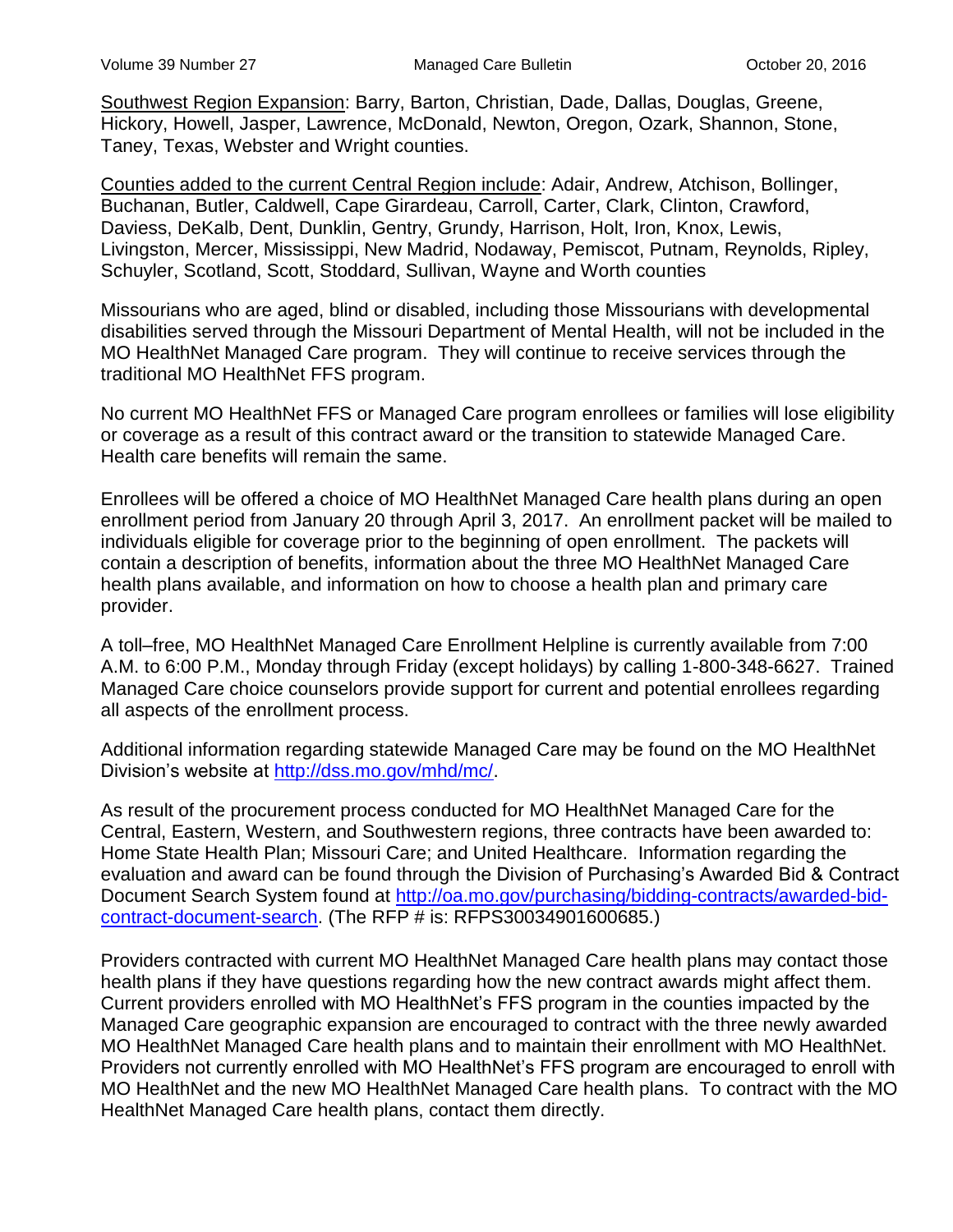**Please note:** While the Managed Care program is based on the MO HealthNet fee-forservice program, the two programs have differences. The Managed Care health plans are not required, for example, to follow the fee-for-service program's prior authorization or timely filing rules; in certain circumstances, the Managed Care health plans may establish rates of reimbursement different than the fee-for-service program. Providers are encouraged to work with the Managed Care contracting teams to define and understand those differences and negotiate a mutually satisfactory agreement.

If you have any questions or need additional information regarding statewide Managed Care, please contact Jessica Emmerich at (573) 526-4274.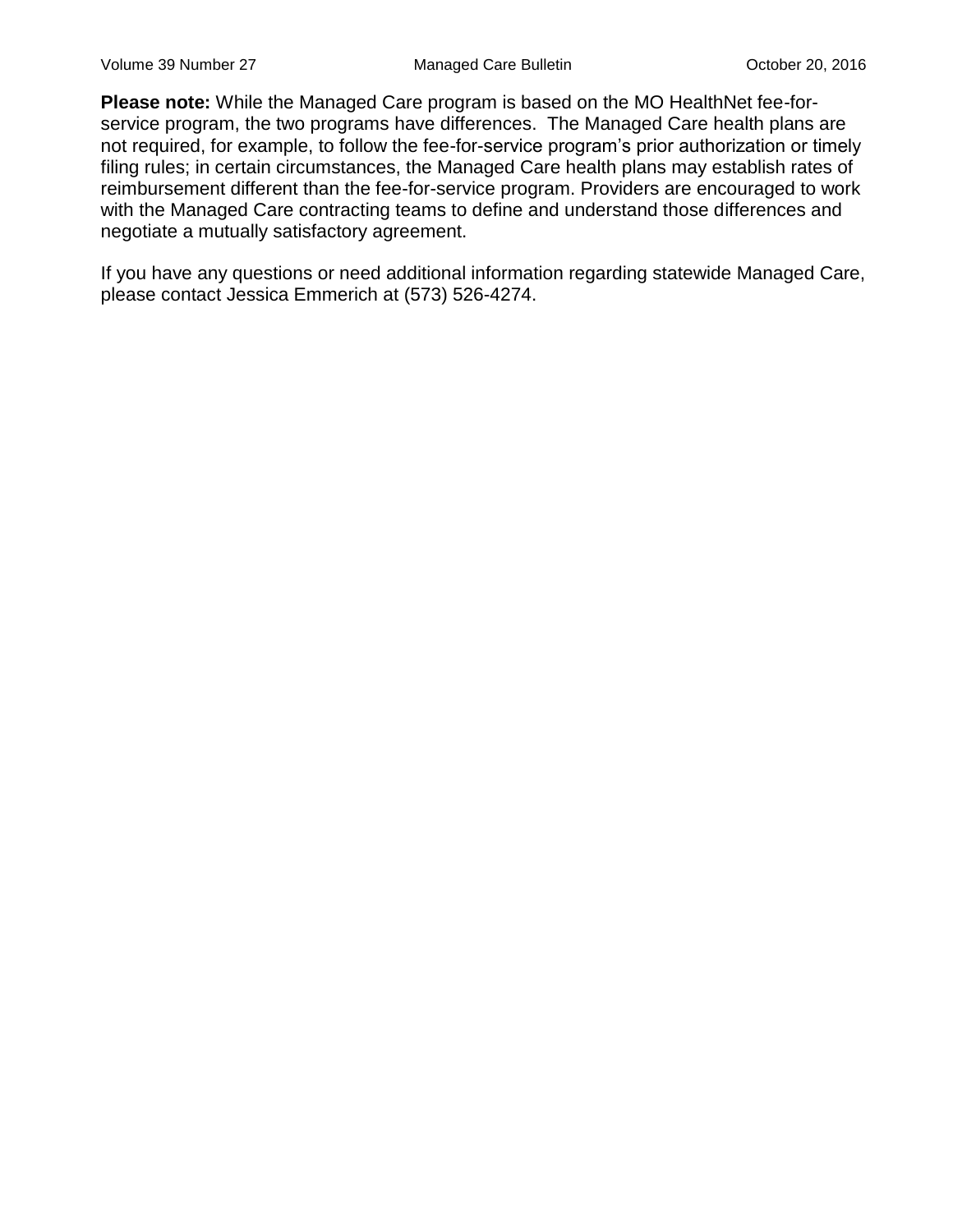### **Attachment**



## **Managed Care Regions**

**East (***unchanged***):** Franklin, Jefferson, Lincoln, Madison, Perry, Pike, St. Charles, St. Francois, Ste. Genevieve, St. Louis County, Warren and Washington counties, and St. Louis **City** 

**West (***unchanged***):** Bates, Cass, Cedar, Clay, Henry, Jackson, Johnson, Lafayette, Platte, Polk, Ray, St. Clair and Vernon counties

**Central Expansion:** Adair, Andrew, Atchison, Audrain, Benton, Bollinger, Boone, Buchanan, Butler, Caldwell, Callaway, Camden, Cape Girardeau, Carroll, Carter, Chariton, Clark, Clinton, Cole, Cooper, Crawford, Daviess, DeKalb, Dent, Dunklin, Gasconade, Gentry, Grundy, Harrison, Holt, Howard, Iron, Knox, Laclede, Lewis, Linn, Livingston, Macon, Maries, Marion, Mercer, Miller, Mississippi, Moniteau, Monroe, Montgomery, Morgan, New Madrid, Nodaway, Osage, Pemiscot, Pettis, Phelps, Pulaski, Putnam, Ralls, Randolph, Reynolds, Ripley, Saline, Schuyler, Scotland, Scott, Shelby, Stoddard, Sullivan, Wayne and Worth counties

**Southwest Expansion:** Barry, Barton, Christian, Dade, Dallas, Douglas, Greene, Hickory, Howell, Jasper, Lawrence, McDonald, Newton, Oregon, Ozark, Shannon, Stone, Taney, Texas, Webster and Wright counties